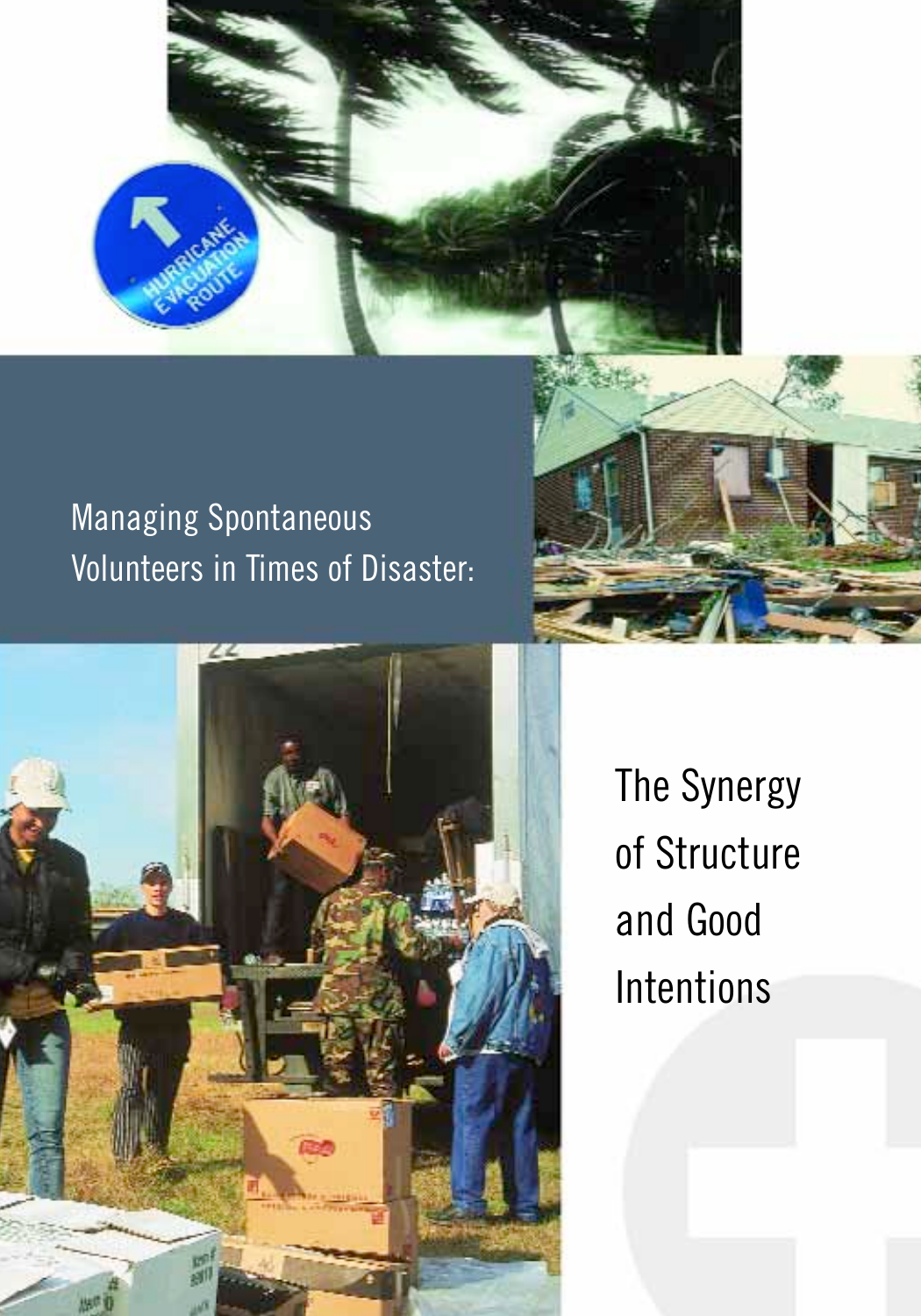Created and printed with the generous support of The UPS Foundation. This publication is offered as a basis for developing a national strategy on working with unaffiliated volunteers and is based on an analysis of effective practices and models. It is an outgrowth of an earlier publication, *Preventing a Disaster Within the Disaster: The Effective Use and Management of Unaffiliated Volunteers,* which outlined the challenges involved in working with unaffiliated volunteers and offered recommendations on how to develop a national strategy.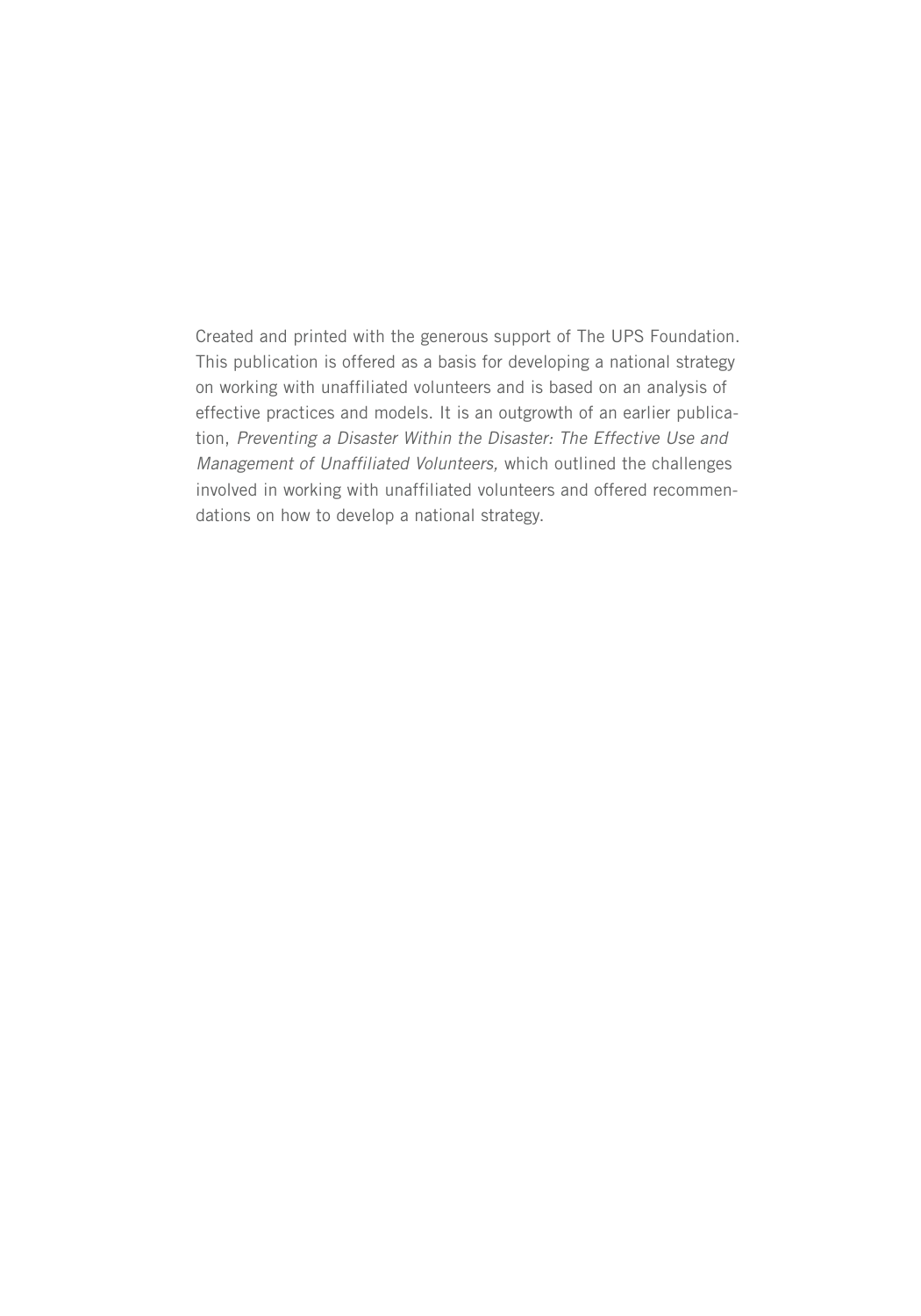# **>> Quick Reference Guide**

| The Synergy of Structure and Good Intentions                         |    |  |
|----------------------------------------------------------------------|----|--|
| <b>Managing Unaffiliated Volunteers - National Principles</b>        | 4  |  |
| <b>Managing Unaffiliated Volunteers - Concepts Of Operation</b>      | 6  |  |
| <b>Mitigation</b><br><b>Emergency Management Contact Information</b> | 7  |  |
| <b>Preparedness</b>                                                  | 8  |  |
| State Plan Examples                                                  | 8  |  |
| Volunteer Reception Center "Go Kit"                                  | 9  |  |
| <b>Preparedness Checklist</b>                                        | 10 |  |
| <b>Communication Tools</b>                                           | 11 |  |
| <b>Response</b>                                                      | 12 |  |
| <b>Volunteer Contact Information</b>                                 | 13 |  |
| <b>Recovery</b>                                                      | 14 |  |
| <b>National VOAD Volunteer Management Committee Members</b>          | 16 |  |
| <b>Glossary of Terms</b>                                             | 17 |  |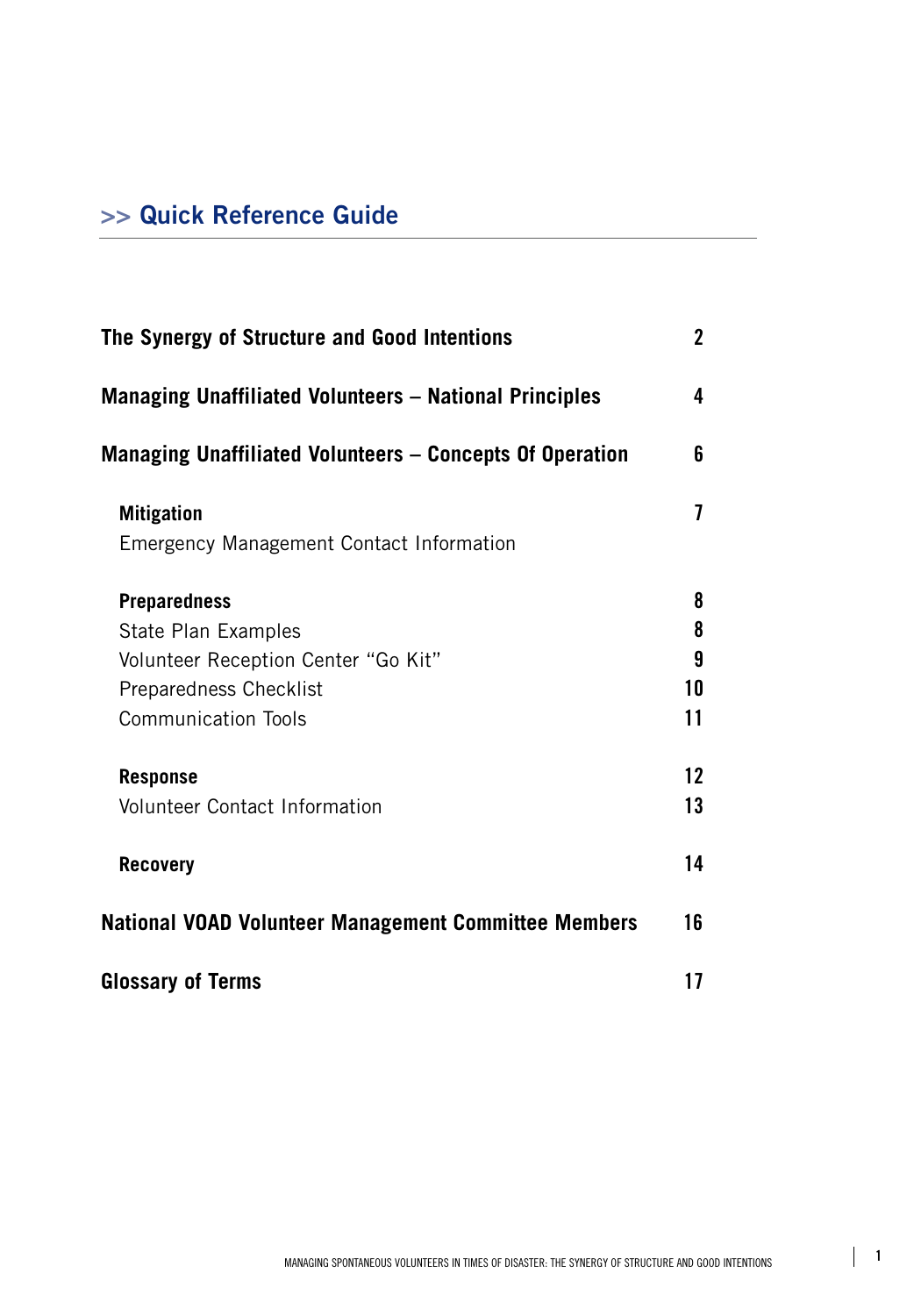# **Managing Spontaneous Volunteers in Times of Disaster:**

# **>> The Synergy of Structure and Good Intentions**

When disaster – natural or man-made – strikes a community, specific emergency management and nonprofit organizations automatically respond according to a pre-established plan. Each of these designated organizations has a specific role to play in ensuring an effective response to and recovery from the disaster's devastation. Yet one element within the present system continues to pose a challenge: spontaneous, unaffiliated volunteers.

Spontaneous, unaffiliated volunteers – our neighbors and ordinary citizens – often arrive on-site at a disaster ready to help. Yet because they are not associated with any part of the existing emergency management response system, their offers of help are often underutilized and even problematic to professional responders. *The paradox is clear: people's willingness to volunteer versus the system's capacity to utilize them effectively.*

The events of September 11 dramatically illustrated the need for better planning in this arena, and the issue of unaffiliated volunteers began receiving increased attention. In April 2002, UPS, the Points of Light Foundation & Volunteer Center National Network, and FEMA (Federal Emergency Management Agency) convened a National Leadership Forum on Disaster Volunteerism. The Forum brought together leadership and operations experts from the volunteer and emergency management communities, Volunteer Centers, firefighters, local government emergency management staff, and those with years of hands-on experience. Participants representing over 45 organizations identified challenges and opportunities associated with disaster volunteering; developed preliminary recommendations and action steps for addressing the challenges of spontaneous volunteers; and secured commitment from participating organizations to work toward the recommendations proposed.

The Forum's initial work and findings were important first steps. Quite evident, however,

was the need for additional tools, training and resources to implement recommendations at the local level. In the spring of 2003, the National Voluntary Organizations Active in Disaster (NVOAD) coalition established a Volunteer Management Committee to continue this work. The committee consists of representatives with hands-on experience in emergency management and volunteer management. Members were chosen for their broad expertise as well as their ability to secure a commitment of resources by their organizations towards implementing the recommendations. The committee is staffed by the Points of Light Foundation and funded by a grant from The UPS Foundation.

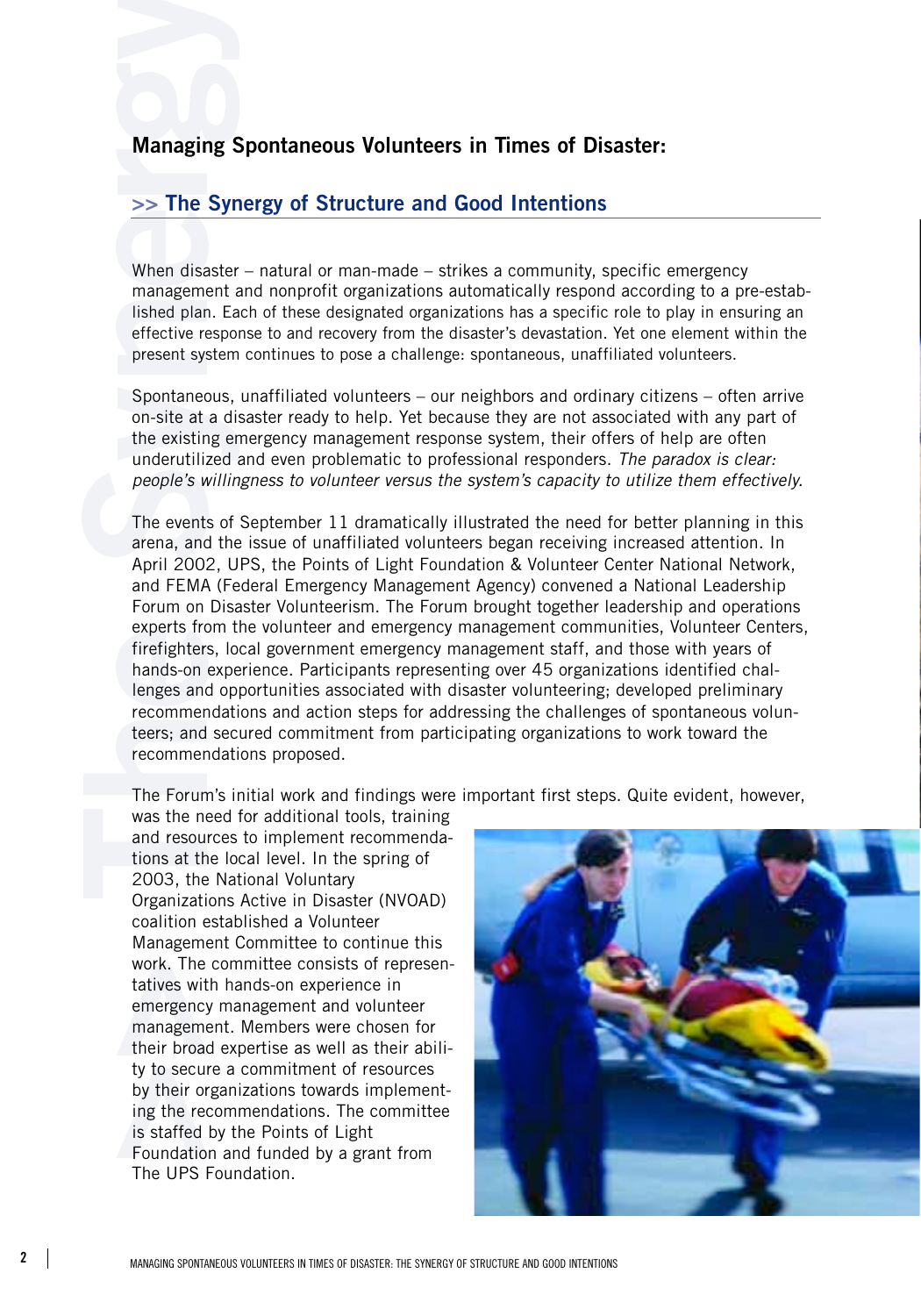

The committee began the arduous task of compiling effective practices and models for emergency management planning and implementation in the area of unaffiliated volunteers. Modeled after the successful National Donations Management Strategy, the committee has developed draft unifying Principles on the Management of Unaffiliated Volunteers and a companion Concepts of Operation. These documents are intended to serve as a basis for a national strategy that fundamentally recognizes the extraordinary resource volunteers can be in an emergency management system structured to integrate and fully utilize their contributions.

Given the limited resources available at the federal, state, and local levels, the successful integration of citizen involvement in an emergency management setting is imperative to prepare for, respond to, recover from, and mitigate the effects of disasters in our communities. Success, however, will require new levels of cooperation and commitment to partnership among the voluntary sector, professional first-responders, and all levels of government. While this may be a challenging goal, the priority and long-term value of this work cannot be denied.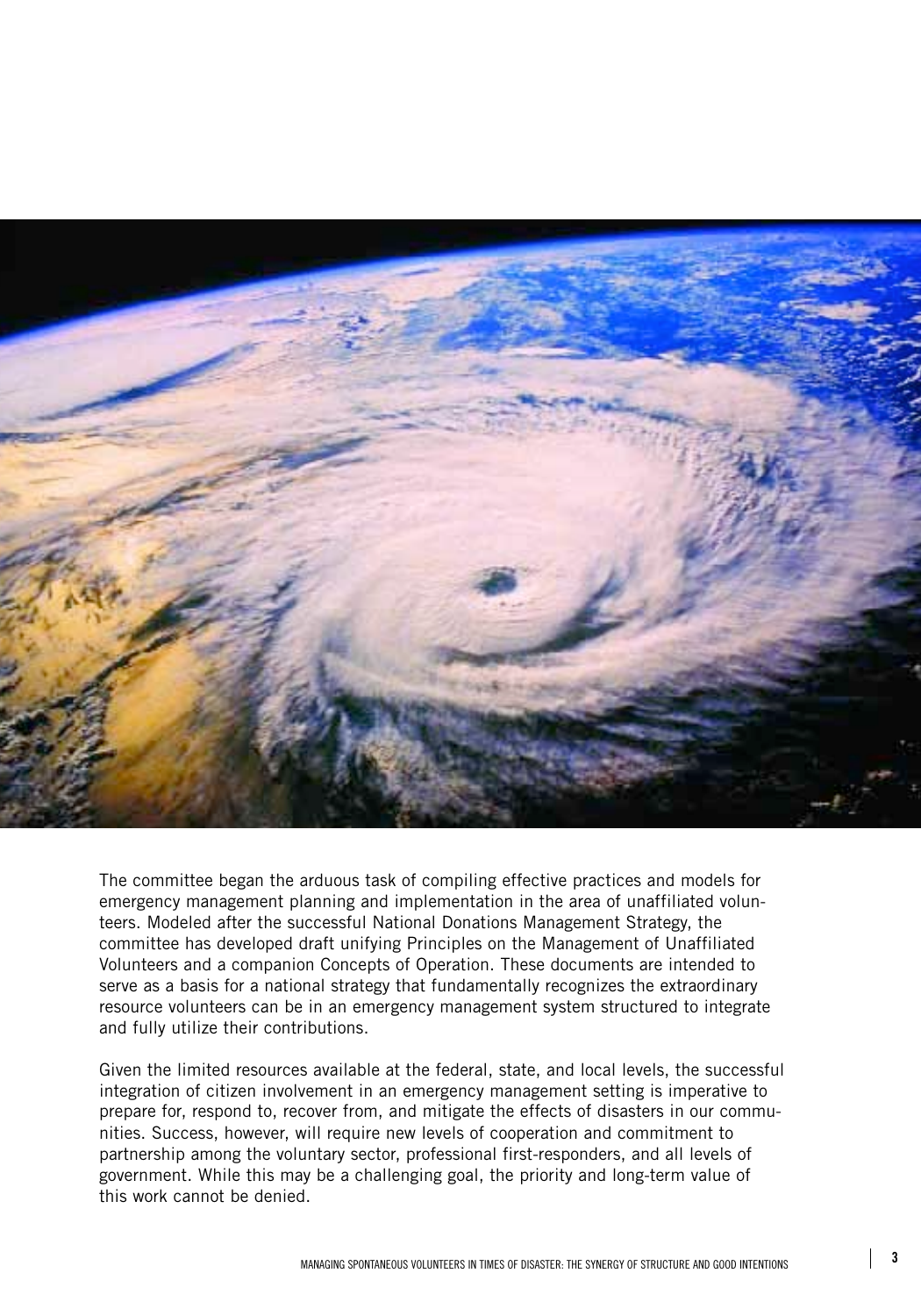# **Managing Unaffiliated Volunteers**

# **>> National Principles**

The management of unaffiliated, often spontaneous, volunteers in times of emergency is guided by the following principles and values:

#### 1. **Volunteering and Community Life**

Volunteering is a valuable part of every healthy community. Volunteers come from all segments of society and often provide essential services. Everyone has the potential to contribute strength and resources in times of emergency.

#### 2. **The Value of Affiliation**

Ideally, all volunteers should be affiliated with an established organization and trained for specific disaster response activities. However, the spontaneous nature of individual volunteering is inevitable; therefore it must be anticipated, planned for, and managed.

#### 3. **Volunteer Involvement in the Four Phases**

There are valuable and appropriate roles for unaffiliated spontaneous volunteers in mitigation, preparedness, response, and recovery – as well as in other areas of community need. The response phase provides an opportunity to direct volunteers toward longer-term affiliation and community involvement.

#### 4. **Management Systems**

Volunteers are a valuable resource when they are trained, assigned, and supervised within established emergency management systems. Similar to donations management, an essential element of every emergency management plan is the clear designation of responsibility for the on-site coordination of unaffiliated volunteers. The Volunteer Coordination Team (VCT) is the mechanism for ensuring the effective utilization of this human resource.

#### 5. **Shared Responsibility**

The mobilization, management, and support of volunteers is primarily a responsibility of local government and nonprofit sector agencies, with support from the state level. Specialized planning, information sharing, and a management structure are necessary to coordinate efforts and maximize the benefits of volunteer involvement.

#### 6. **Volunteer Expectations**

Volunteers are successful participants in emergency management systems when they are flexible, self-sufficient, aware of risks, and willing to be coordinated by local emergency management experts. Volunteers must accept the obligation to "do no harm."

#### 7. **The Impact on Volunteers**

The priority of volunteer activity is assistance to others. When this spontaneous activity is well managed, it also positively affects the volunteers themselves and thus contributes to the healing process of both individuals and the larger community.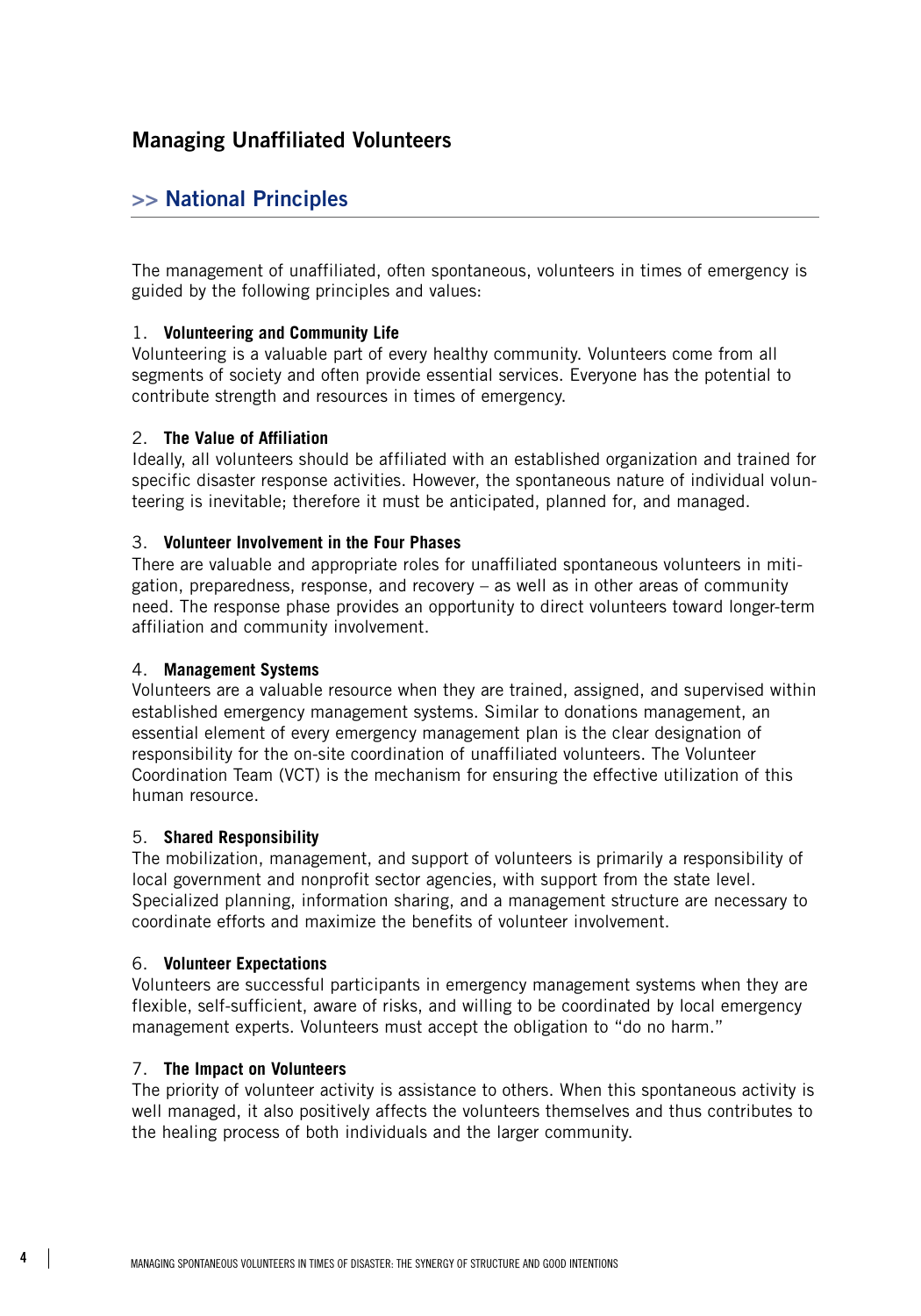#### 8. **Build on Existing Capacity**

All communities include individuals and organizations that know how to mobilize and involve volunteers effectively. Emergency management experts and VOAD partners are encouraged to identify and utilize all existing capacity for integrating unaffiliated volunteers.

#### 9. **Information Management**

Clear, consistent, and timely communication is essential to successful management of unaffiliated volunteers. A variety of opportunities and messages should be utilized in order to educate the public, minimize confusion, and clarify expectations.

#### 10. **Consistent Terminology**

When referring to volunteer involvement in emergency management, it is helpful to use consistent terminology. The following terms and definitions are recommended:

*Affiliated volunteers* are attached to a recognized voluntary or nonprofit organization and are trained for specific disaster response activities. Their relationship with the organization precedes the immediate disaster, and they are invited by that organization to become involved in a particular aspect of emergency management.

*Unaffiliated volunteers* are not part of a recognized voluntary agency and often have no formal training in emergency response. They are not officially invited to become involved but are motivated by a sudden desire to help others in times of trouble. They come with a variety of skills. They may come from within the affected area or from outside the area. (Also known as: "convergent," "emergent," "walk-in," or "spontaneous.")

*NOTE: These principles are valid and applicable for volunteers deployed both within the United States and internationally.*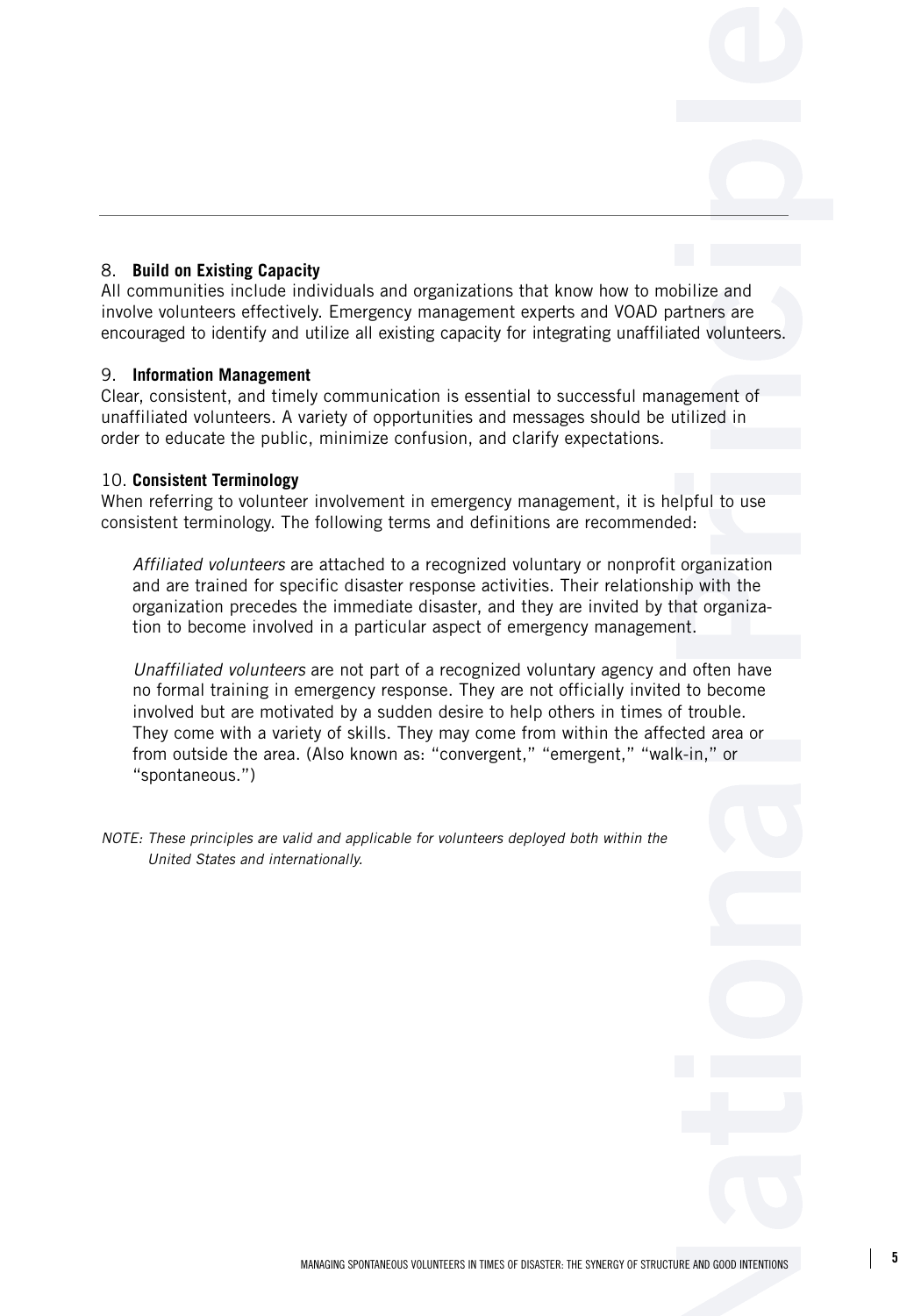# **Managing Unaffiliated Volunteers**

# **>> Concepts of Operation**



The Volunteer Management Committee of the National Voluntary Organizations Active in Disaster (NVOAD) developed these concepts of operation to serve as guidance in planning for and managing unaffiliated volunteers during all phases of emergency management. The intent is to provide recommendations on structure and process based on best practices in the field, while at the same time allowing flexibility for adaptation to specific local communities and various types of disasters. These recommendations are offered as a framework upon which to build local emergency management strategies related to unaffiliated volunteers. This booklet is meant to be user-friendly. Helpful checklists are included for the use of readers.

# **>> Voluntary Organization Information**

**Use the following Web sites to find local voluntary organization information**

- Citizen Corps Councils www.citizencorps.gov/councils/
- Local VOAD listing www.nvoad.org/membersdb.php?members=State
- Volunteer Centers www.pointsoflight.org/centers/find\_center.cfm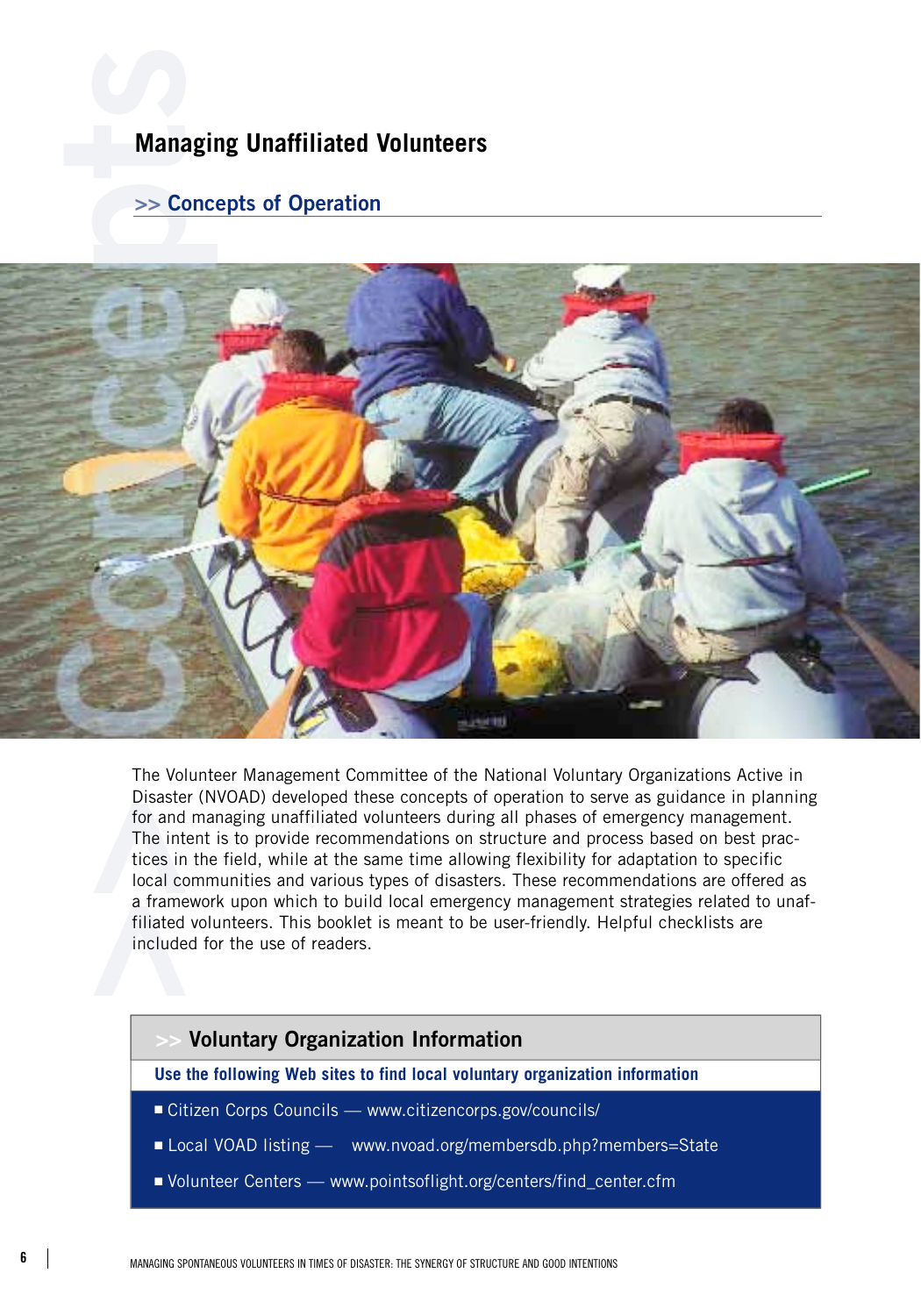# **>> Mitigation**

- Identify existing local volunteer coordination processes and protocols.
- Determine priority needs and roles prior to an event through outreach to organizations that can utilize unaffiliated volunteers. Identify potential volunteer opportunities to expedite community involvement following a disaster.
- Review local and state hazard analysis and collect community demographic information for implications regarding the management of unaffiliated volunteers.
- Develop relationships with local, state, and national Voluntary Organizations Active in Disaster (VOAD) member agencies and/or with groups with regional or national capabilities to manage unaffiliated volunteers during disaster operations.
- Emphasize the importance of collaboration in pre-disaster planning. Encourage involvement with existing community coalitions such as Community Organizations Active in Disaster (COADs) and Citizen Corps Councils.
- Research existing volunteer liability issues and laws that affect unaffiliated volunteer utilization. Encourage agencies and organizations that will receive unaffiliated volunteers to clarify their limits of liability protection.
- Develop media and public education campaigns that encourage people to undertake pre-involvement and affiliation with existing voluntary organizations.

Develop standardized public education and media messages to use before, during, and after disaster events.

Stress the need to avoid a "disaster within the disaster" with regard to the involvement of unaffiliated volunteers.

Establish relationships with ethnically diverse media outlets and community leaders to ensure messages are designed to reach all segments of the community.

- Utilize Citizen Corps efforts, where appropriate, to create optimum conditions for volunteer involvement.
- Utilize resources that support volunteering such as State Service Commissions, state Associations of Volunteer Centers, networks of volunteer administrators, and Voluntary Organizations Active in Disaster (VOAD) member agencies to create awareness and recognition of the role of volunteers in homeland security and emergency management.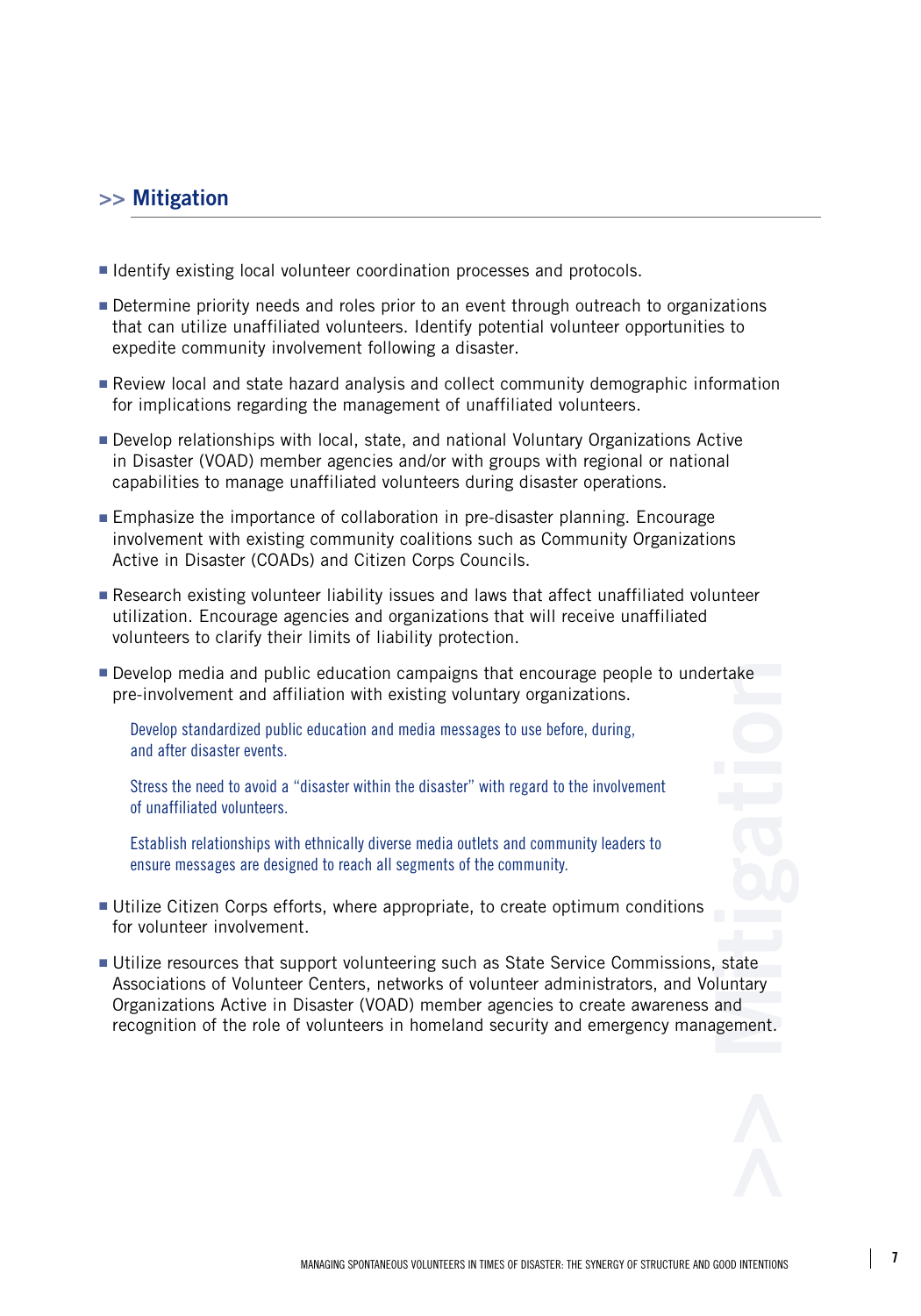

■ Write a plan for the function of Unaffiliated Volunteer Management and include it in the local or state emergency operations plan as an Appendix.

■ Form a Volunteer Coordination Team (VCT) to include representatives from the lead organization for the function

of Unaffiliated Volunteer Management. (The VCT can be integrated into an EOC organizational structure, and, if possible, include the VCT component in local ICS planning and preparedness). Representatives from other partner and stakeholder organizations — such as emergency management, Community Emergency Response Teams (CERT), Retired Senior Volunteer (RSVP), AmeriCorps/VISTA programs, local churches, and civic organizations — should also be included.

- Ensure the VCT is a component of the COAD, Citizen Corps Council, local VOAD, or other disaster collaborations.
- Identify and train a state-level lead for unaffiliated volunteer management utilizing existing sources of expertise such as the State Office of Volunteerism, the Corporation for National & Community Service (CNCS), and the state Association of Volunteer Centers. These state-level resources should support community coordination efforts and be prepared to support a local unaffiliated volunteer management function in a time of disaster.
- Encourage formation of disaster coalitions such as Citizen Corps Councils, COADs, or local VOADs to promote interagency coordination, communication, collaboration, and cooperation.
- Develop relationships and exchange information among first responders, emergency management personnel, and voluntary organization staff.
- Identify all potential partners and build cooperative relationships with organizations such as:

| <b>Universities</b>        | <b>Civic Associations</b>        | <b>Voluntary Agencies</b>                  |
|----------------------------|----------------------------------|--------------------------------------------|
| <b>Youth Groups</b>        | <b>Foundations</b>               | <b>Senior Programs</b>                     |
| <b>Schools</b>             | <b>Faith-based Organizations</b> | <b>National Service Programs</b>           |
| <b>Ethnic Associations</b> | Corporations/Businesses          | <b>Hospitals</b>                           |
| <b>Neighborhood Groups</b> | <b>Special Needs Groups</b>      | Professionals in Volunteer<br>Coordination |

# **State Plan Examples**

**To view examples of state plans that include Unaffiliated Volunteer Management, visit www.nemaweb.org/donations\_management/index.html.**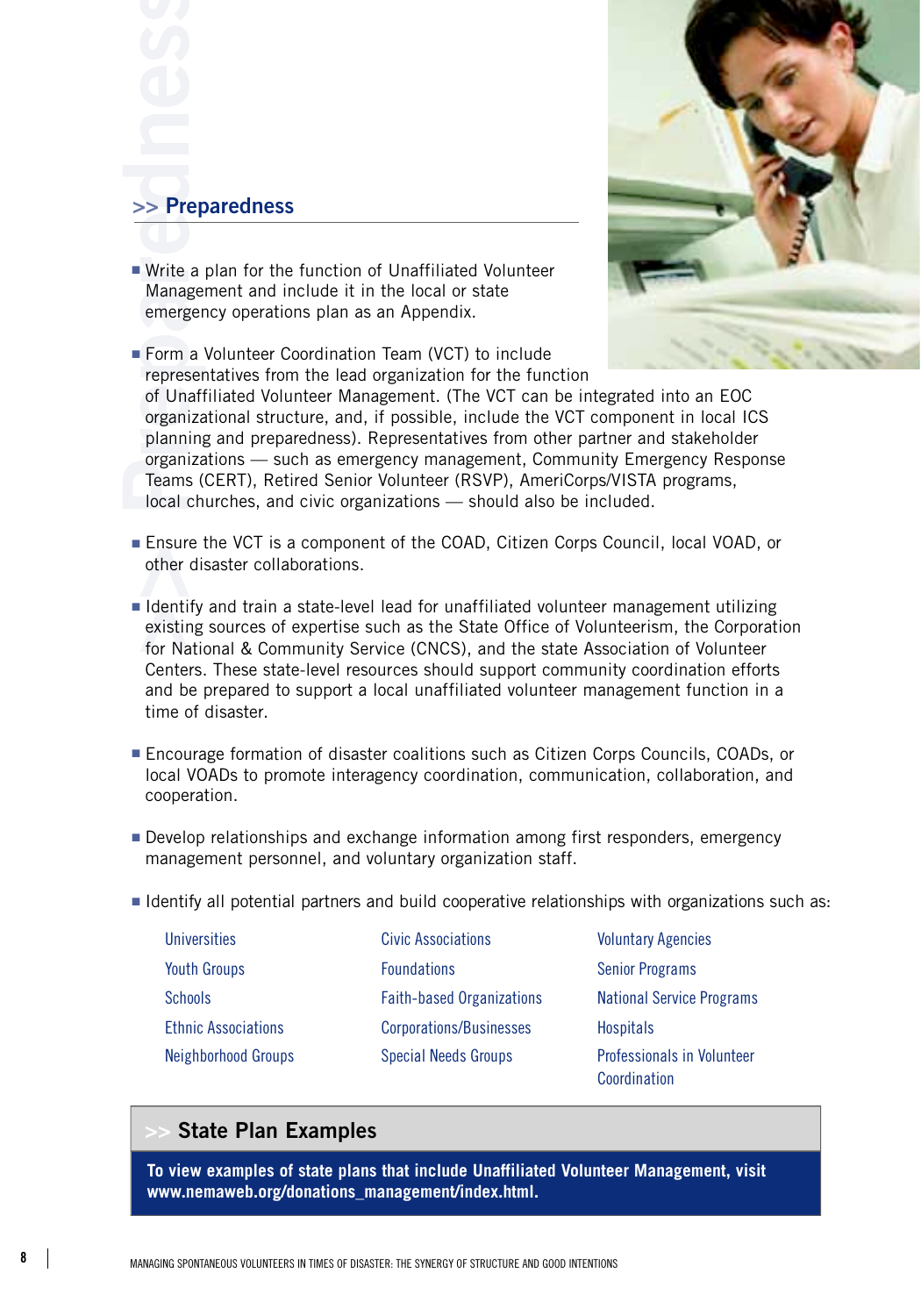■ Build a Volunteer Reception Center "Go Kit."



■ Prepare to establish a Volunteer Reception Center (VRC) where large numbers of volunteers can be efficiently processed and referred to organizations who are in need of services.

Designate an entity (for example, a local Volunteer Center or team of experienced volunteer resource managers) to manage VRC activities.

Identify potential sites for the VRC and develop contingency plans in the event that pre-identified sites are unavailable. Some considerations in selecting a site include: the provision of adequate space for all VRC functions, availability of parking, accessibility, and proximity to the affected area. Determine what organization is responsible for obtaining the site and paying incurred costs (such as rent, maintenance, damages, and utilities) following a disaster.

Develop forms and key documents for the VRC such as:

| <b>Volunteer Instructions</b>                                     | Work Site Sign-in/Sign-out Record               |  |
|-------------------------------------------------------------------|-------------------------------------------------|--|
| Disaster Volunteer Registration Form<br>with Release of Liability | VRC Volunteer Sign-in/Sign-out                  |  |
|                                                                   | <b>Coordinating Agency Employee</b>             |  |
| <b>Safety Orientation Checklist</b>                               | Sign-in/Sign-out                                |  |
| Disaster Volunteer Referral                                       | <b>Expenses Incurred by Coordinating Agency</b> |  |
| <b>Role Descriptions</b>                                          |                                                 |  |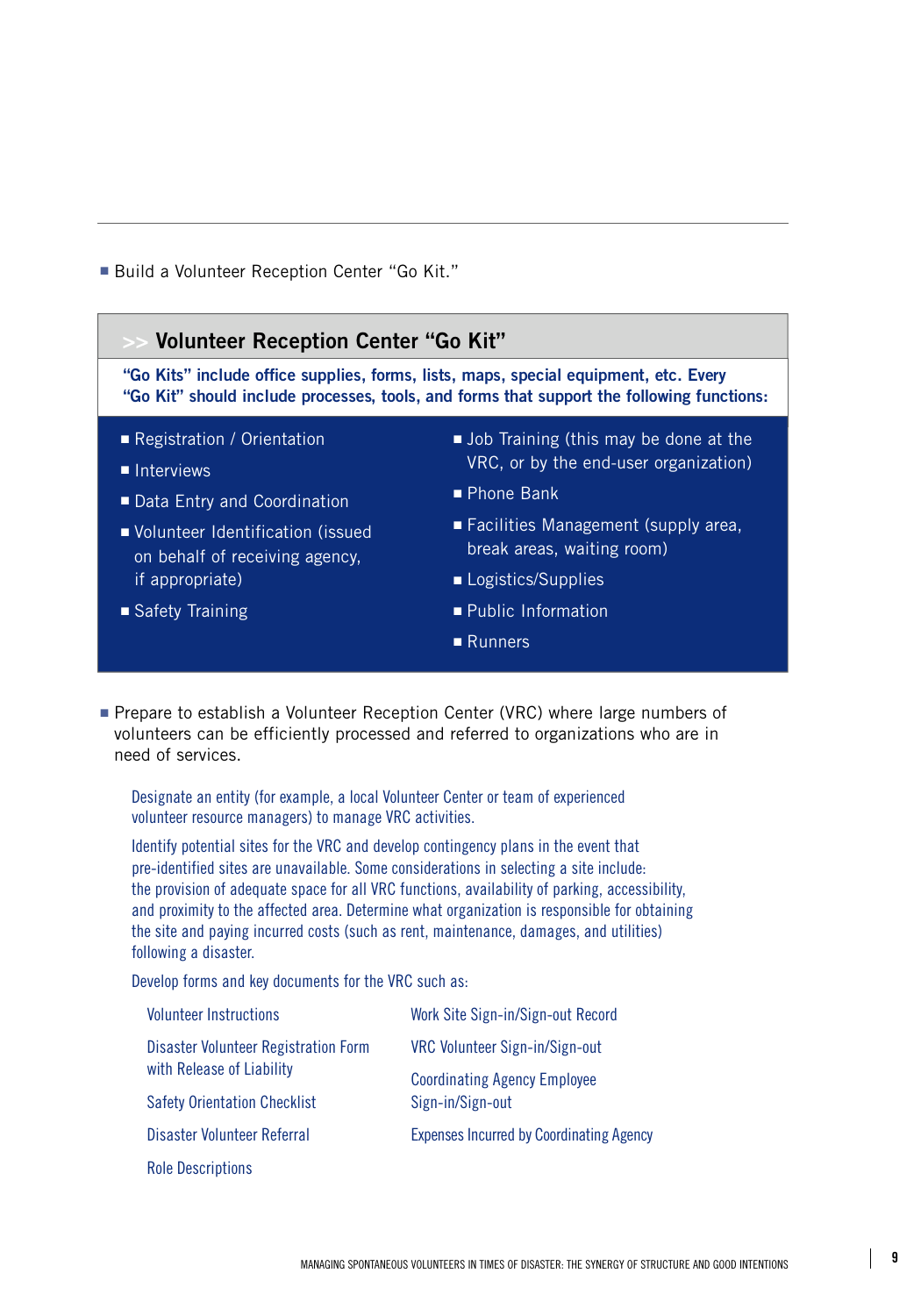## **>> Preparedness (continued)**

Develop streamlined registration, screening, and interviewing procedures for unaffiliated volunteers that include:

Database that catalogs needed skills

Information about individual volunteers (for example: skills, interests, availability, geographic location)

Contact information for voluntary organizations

Tasks, roles, and time commitment requirements for individuals and groups of volunteers

Approximate number of volunteers needed to perform tasks

Compatibility of relevant computer s v stem s

Back-up plan for power failures and portability

Train paid staff and key volunteers to set up the VRC.

Develop procedures for documenting pertinent activities, training, expenses, volunteer hours, dollar value of donated time, skills, and success stories.

Establish agreements with local or state emergency management agencies regarding expense reimbursement and required documentation.

Develop methods to evaluate volunteers' experience — both process and outcome — from organizations that utilized referred volunteers, emergency management staff, and from volunteers themselves.

## **Preparedness Checklist**

- Write a Plan
- Form Volunteer Coordination Team
- Ensure VCT Is Component of Disaster Collaborations
- Identify and Train State-Level Lead
- Encourage Formation of Disaster **Coalitions**
- Develop Relationships/Exchange Information
- Identify Potential Partners
- Prepare to Establish a Volunteer Reception Center
- Build a Volunteer Reception Center "Go Kit"
- Designate Entity to Manage Groups of Unaffiliated Volunteers
- Review Insurance Policies
- Develop Communication Tools
- Conduct Trainings and Exercises
- Build Capacity of Volunteer **Organizations**
- Develop Mutual Aid Systems
- Develop "Shut Down" Plan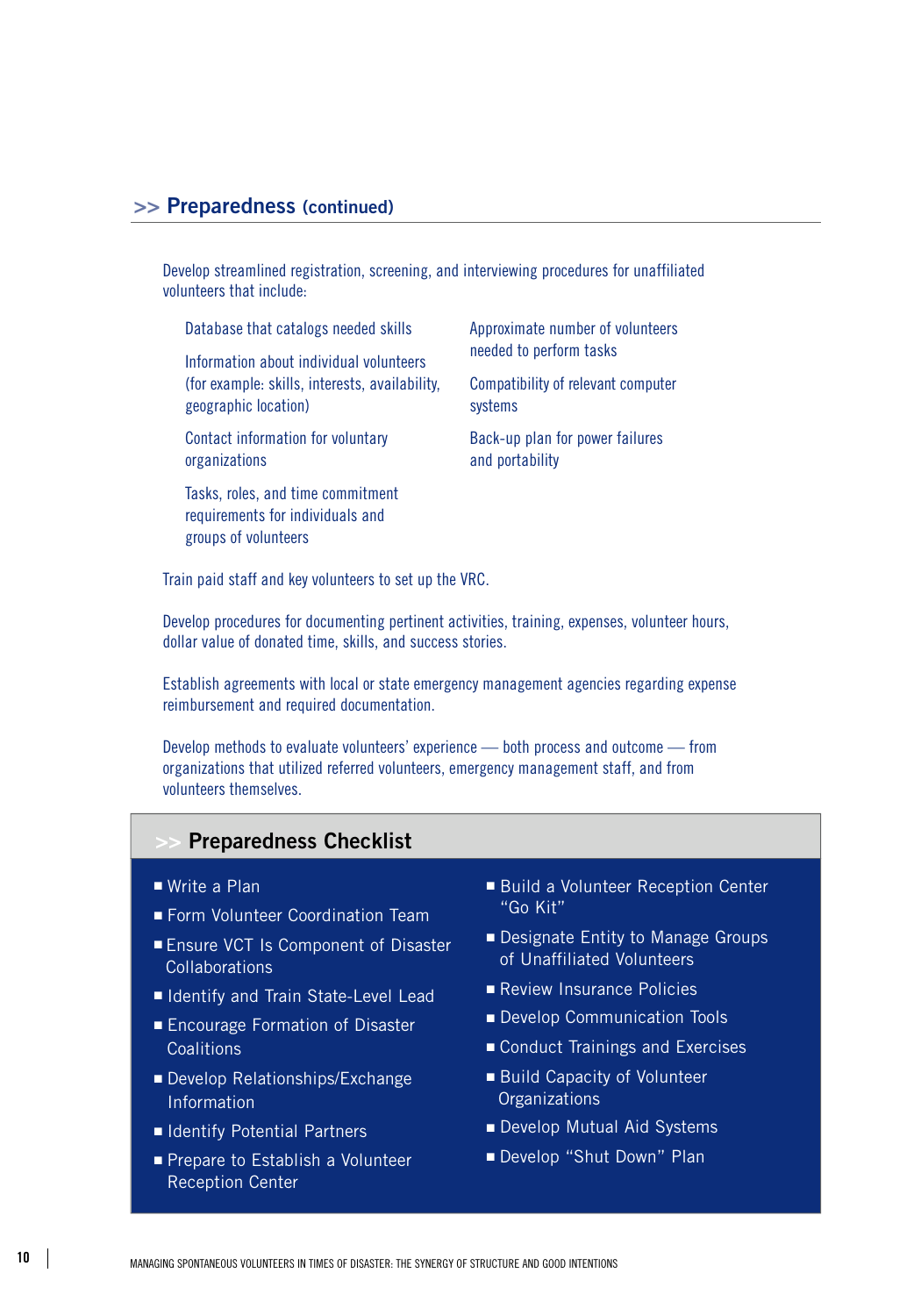# **Communications Tools**

**Consider keeping on hand templates of the following communication tools:**

- Pre-scripted News Releases (that provide information regarding volunteer opportunities, needed skills, and how to volunteer)
- Website, List-serves, Toll-free Hotlines
- Media Outreach Strategy (that targets all segments of the community, including culturally and linguistically diverse populations)
- Affiliation Information (for individuals on how and where to affiliate)
- Designate an entity to manage groups of unaffiliated volunteers in coordination with the VRC. Develop a process for registering and deploying these groups with appropriate attention paid to their leadership structure, support needs, availability, transportation, etc.
- Review applicable liability and insurance policies and determine liability authority regarding the engagement of volunteers. Ensure that organizations accepting referred volunteers are aware of applicable state liability laws and insurance issues.
- Develop a variety of communication tools (see table above).
- Conduct training and exercises for managing unaffiliated volunteers. Work with community partners and emergency management agencies to expand community exercises to include managers of unaffiliated volunteers.
- Build the capacity of voluntary organizations to absorb and successfully integrate unaff i liated volunteers. Develop tools and strategies for creating alternative roles and management structures appropriate for emergency, and short-termimplementation.
- Develop mutual aid systems (like the Emergency Management Assistance Compact) and/or regional support for a VRC and the management of unaffiliated volunteers. Communities and/or states should consider incorporating VRCs and the function of Un a ffiliated Volunteer Management resources into deployable teams in order to assist jurisdictions in need and to develop capacity and experience.
- Develop a "shut down" or demobilization plan for how the VRC will be phased out when it is no longer needed.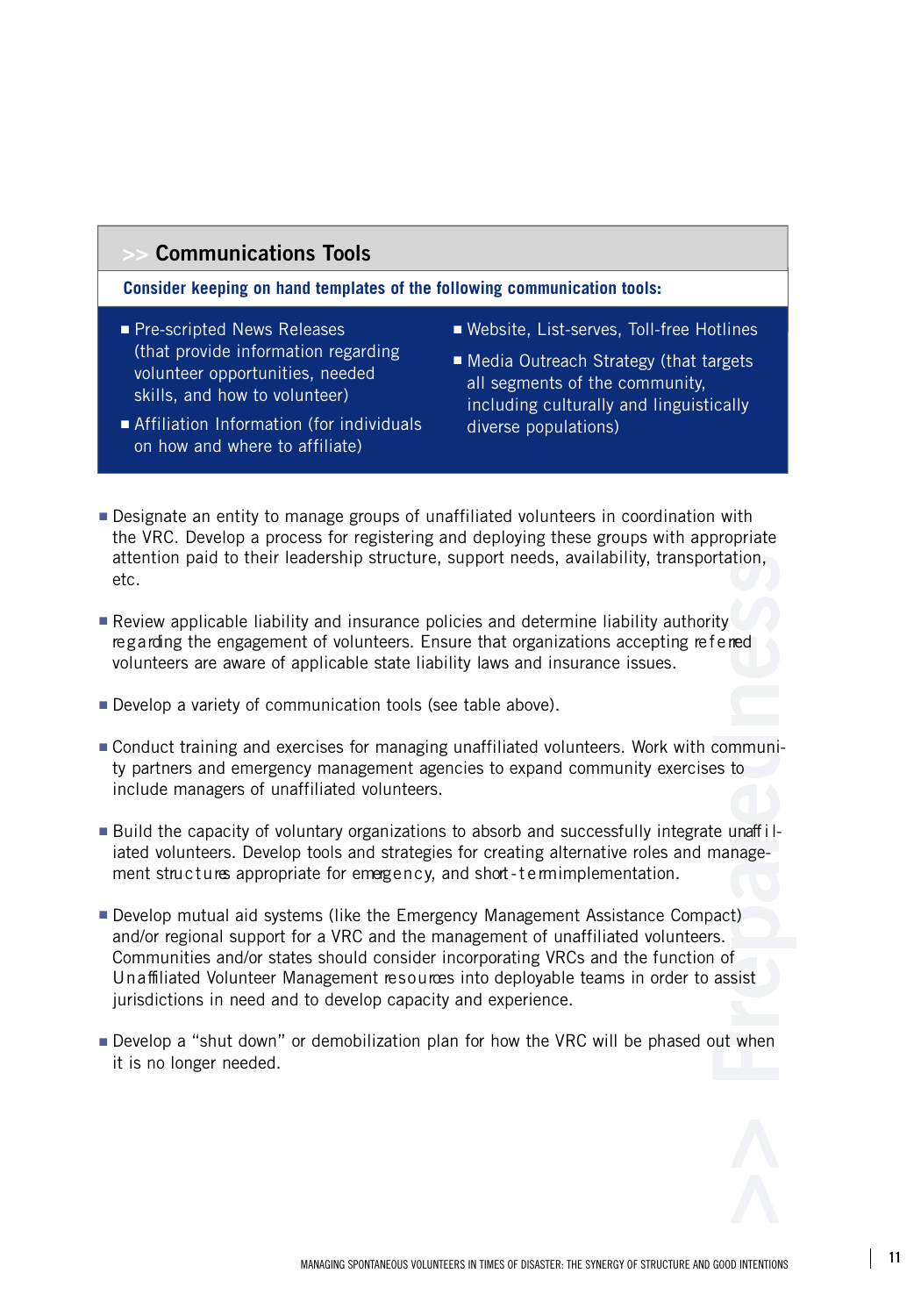#### **>> Response**

- Implement the Unaffiliated Volunteer Management Plan.
- Activate the Volunteer Coordination Team (VCT). Use pre-identified and trained staff to fill key roles. The VCT will function within the Emergency Operations Center (EOC) as the primary coordination cell for unaffiliated volunteers.
- Activate the Volunteer Reception Center (VRC) to serve as the coordination point for unaffiliated volunteers, develop partnerships with community and responding agencies, identify volunteer opportunities, and fill staffing needs. Operational considerations include the following steps:

Implement a plan to register and place unaffiliated volunteers.

Implement a process to determine volunteers' skills, interests, and ability to do the assigned work.

Identify organizations' needs and volunteer opportunities. Develop or identify opportunities for volunteer groups as well as individuals. As needed, do targeted recruiting of volunteers to fill positions.

Refer unaffiliated volunteers to appropriate response agencies after initial screening.

Ensure that receiving organizations are aware of their responsibility for any additional credentialing or identification procedures.

Provide information on available medical and mental health services to ensure the well-being of all workers.

Provide security within the VRC and other facilities where volunteer management is taking place.

Provide a hazard-free work environment.

Evaluate process and outcomes by all stakeholders (VCT members, emergency management agencies, recipient agencies, and unaffiliated volunteers).

Recognize the efforts of individual volunteers and the community.

#### ■ Address communication needs:

Coordinate with the Public Information Officer at the Emergency Operation Center (EOC).

Utilize pre-developed public messages about how and where to volunteer. Let all segments of the community know what resources are needed during the response and recovery phases of the disaster.

Use a flexible outreach strategy to maximize media and public interest generated by the disaster.

Implement the pre-developed media plan. Ensure that messages to the media and public are standardized and consistent.

Ensure that receiving organizations are aware of their responsibility for any additional credentialing or identification procedures.

Provide ongoing contact with each volunteer after they have completed their service if they remain unaffiliated. Provide information on other opportunities, organizations, and the benefits of affiliating before a disaster.

Activate a dedicated toll-free number, or use other community resources such as 2-1-1.

Ensure that all stakeholders (such as voluntary organizations, community-based groups, and government) have access to current information on volunteer recruitment and opportunities. Utilize available technologies, such as Web sites and listservs.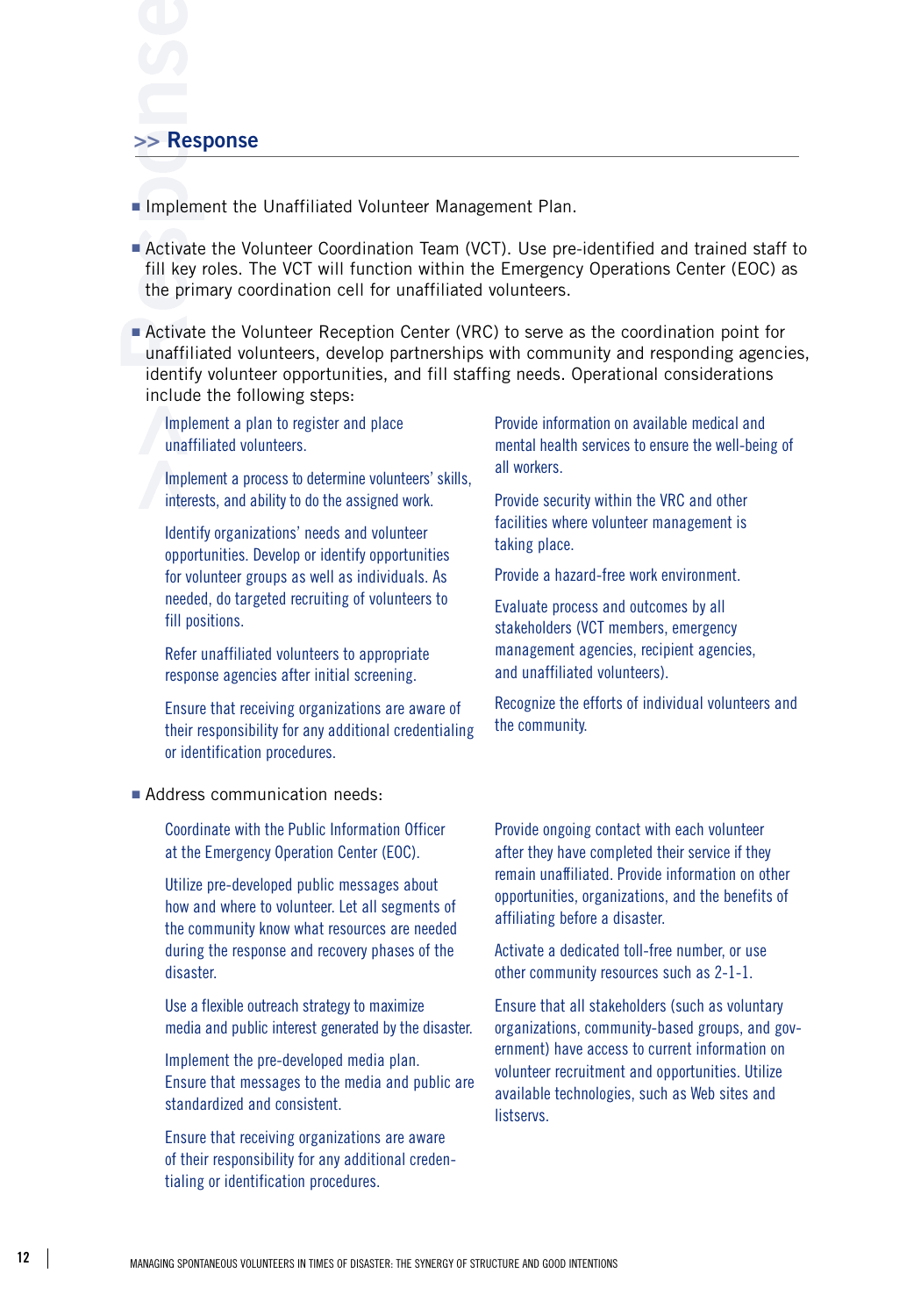#### ■ Name ■ Address ■ Phone/Fax/E-Mail ■ Availability ■ Skills (languages, communications, computer, counseling, heavy equipment operator, medical, etc.) ■ Previous Emergency Training/Certification ■ Task Preferences (willing to provide animal care, animal rescue, child care, clean-up, damage assessment, data entry, driving, etc.) ■ Geographic Area Preferences ■ Phase of Emergency (skills and interests are most suited to use in mitigation/preparedness/response/recovery) **>> Volunteer Contact Informatiom When collecting information on volunteers, consider tracking the following types of data:**

- If necessary, activate state or regional mutual aid agreements to support the Volunteer Coordination Team (VCT) or the Volunteer Reception Center (VRC).
- Maintain a database of volunteers with special skills for use during the recovery phase. The VCT should promote close coordination with long-term recovery groups to identify new or ongoing opportunities. Ensure the continuity of service to stakeholders and volunteers as the transition from response to recovery is completed.

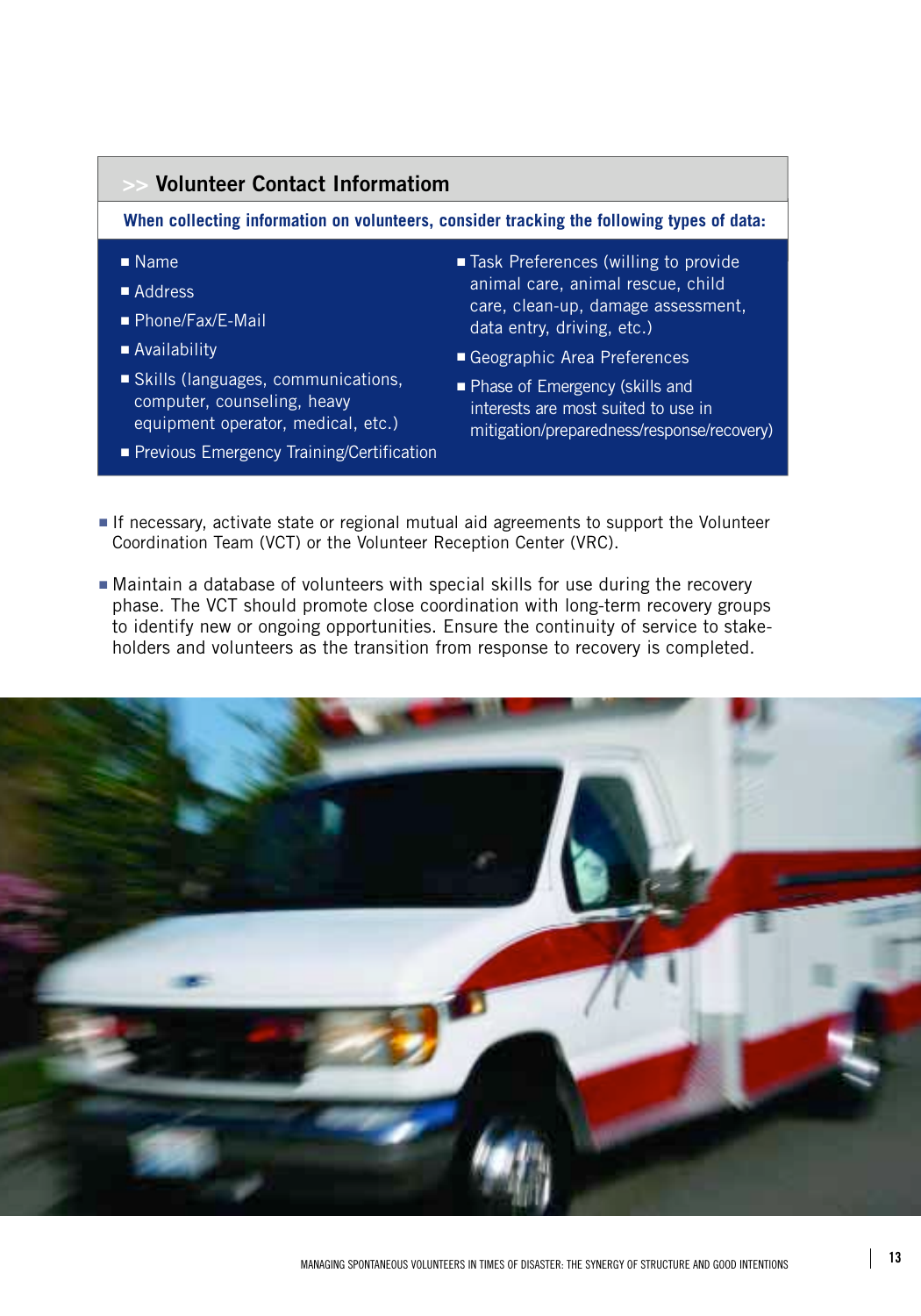

#### **>> Recovery**

■ Strengthen and maintain the long-term activation of the Volunteer Coordination Team (VCT) in support of the recovery operation. Provide for the continuation of services offered to stakeholders and unaffiliated volunteers during the response phase. Tasks of the VCT during recovery may include:

Activate a broad-based volunteer referral system that includes organizations involved in recovery and those with which volunteers can affiliate.

Coordinate with agencies to update, develop, and share hard copy and web-based portfolios of prospective volunteer roles and skills needed for recovery.

Provide support to long-term recovery organizations by leveraging volunteers from response to the recovery phase, as appropriate. As needed, develop volunteer roles and encourage participation in mitigation and preparedness activities.

Identify roles for groups of volunteers, not just individuals.

- Review applicable liability and insurance policies, and determine liability authority, regarding the engagement of volunteers. Ensure organizations accepting referred volunteers are aware of applicable state liability laws and insurance issues.
- Provide stakeholders with database access, screening, and other ongoing support.
- Ensure the availability of services for volunteers, including counseling, operational debriefing, health screening, or mental health.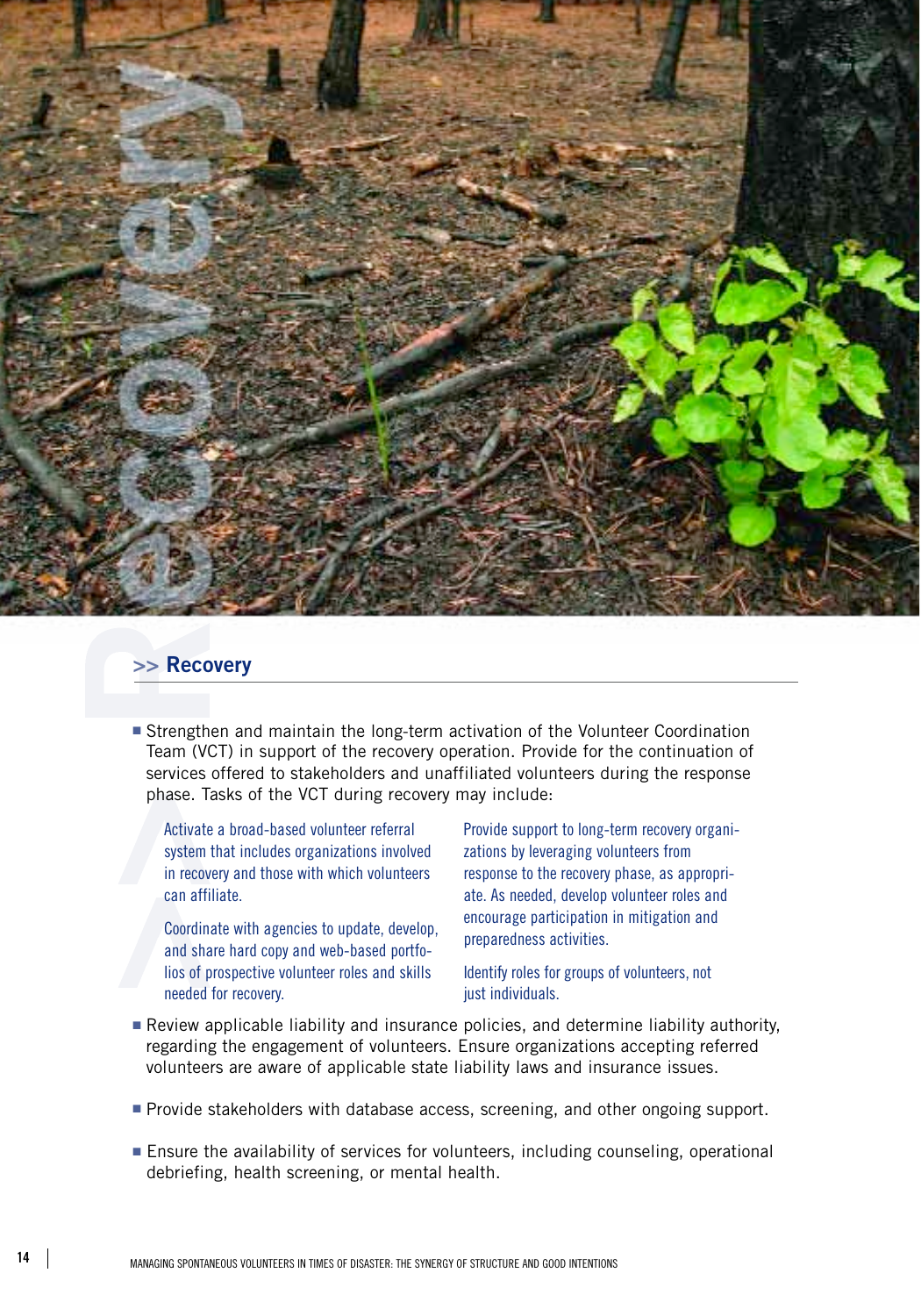■ Share resources and pertinent information with agencies utilizing unaffiliated volunteers. Examples of helpful information are:

| Psychology of volunteerism |  |
|----------------------------|--|
| Template for messages      |  |

Reasons to affiliate

Motivation techniques

- Coordinate and liaise with various groups, organizations, and government programs to secure funds, grants, and other resources. In addition to accessing traditional voluntary organizations as resources, VCT members might acquire resources through the Corporation for National and Community Service, Citizen Corps, The U.S. Department of Labor *National Emergency Grants* (NEG), Workforce Development, and the Hazard Mitigation Grant Program. One example of utilizing the resources of nontraditional voluntary organizations might be hiring volunteer coordination specialists for long-term recovery using Department of Labor emergency grants.
- Capture and document important facts, such as the dollar value of unaffiliated volunteers, success stories, and special activities. Utilize photographs, print and video stories from the media, and feedback from organizations.
- Collect information from volunteers about their experience. Use this input for evaluation and future planning.
- Recognize and thank volunteers for their service to the community.
- Follow-up with volunteers to promote long-term retention. Encourage affiliation with organizations that provide opportunities matching volunteers' skills and interests.
- Evaluate important functions such as the engagement of volunteers, execution of tasks, and committee functionality. Ensure that recommendations and revisions are made to the Unaffiliated Volunteer Management Plan.
- Demobilize the Unaffiliated Volunteer Management function when conditions warrant.

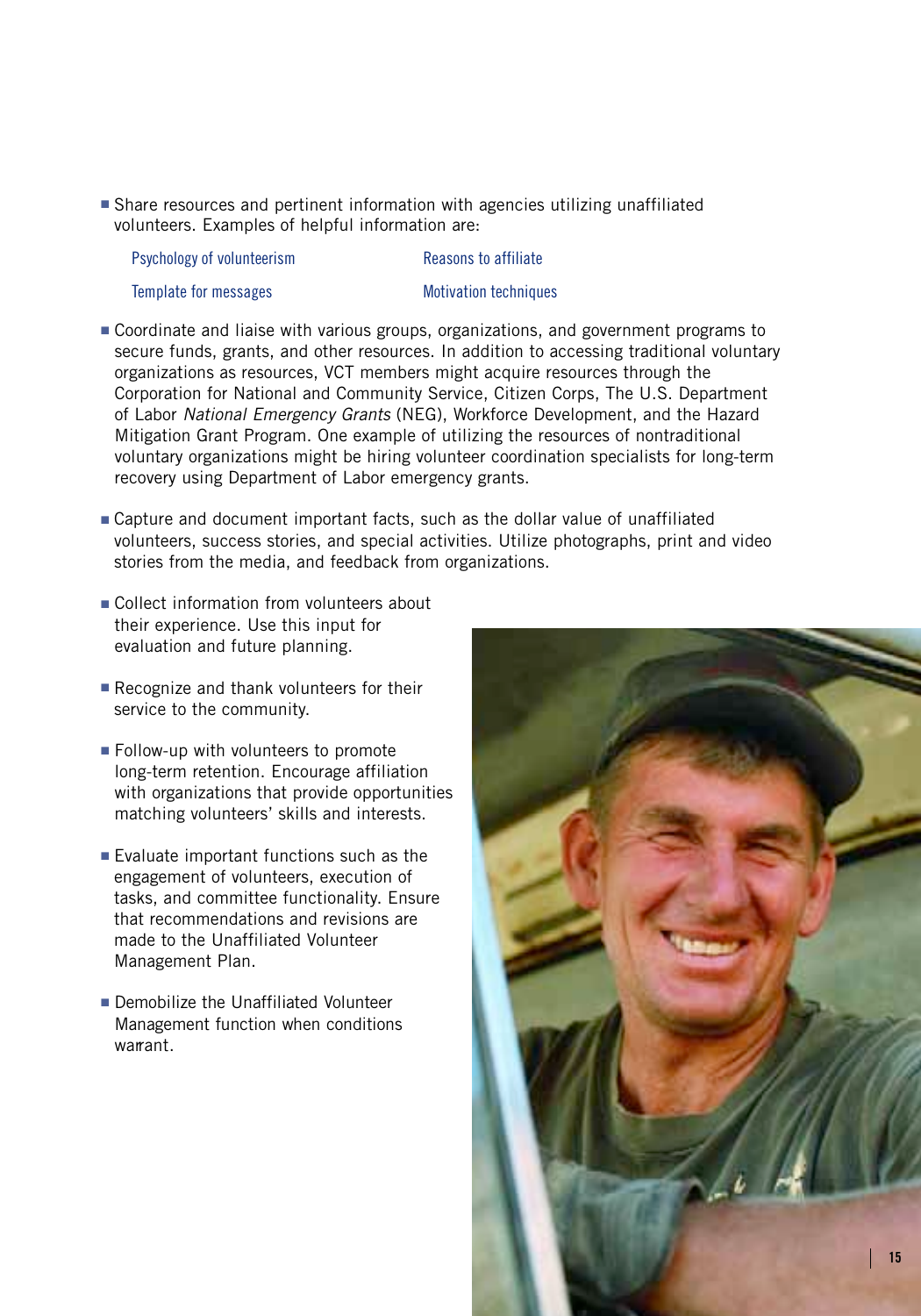**These Principles and Concepts were developed by the Volunteer Management Committee of National Voluntary Organizations Active in Disaster (NVOAD). They serve as the philosophical framework for the effective management of unaffiliated volunteers during all phases of emergency management. For further information, please contact: DisasterVolunteering@PointsofLight.org**

# **National VOAD Volunteer Management Committee Members**

**Katie Campbell**  *Chair* Association for Volunteer Administration (AVA) Representative

**Alex Amparo** Volunteer Florida

**Bruce Bailey** Safety Service Corps Americorps State Program

**Suzanne Brooks** Center for International Disaster Information

**Ben Curran** Recovery Division Department of Homeland Security

**Ollie Davidson** Private Public Partnerships for Disaster Reduction Counterpart International/Humane Society of the US

**John Gavin** Organizational Development Consultant

**Dante Gliniecki,**  State of Missouri State Emergency Management Agency

**Kathleen Henning (Kathee), CEM**  International Association for Emergency Management (IAEM) Representative

**Susan Jensen** Voluntary Agency Liaison FEMA Region V

**Bill Malfara** American Red Cross National Headquarters

**Karen Marsh** Office of Citizen Corps Department of Homeland Security

**Ande Miller** National Voluntary Organizations Active in Disaster

**Cee Cee Molineaux** Corporation for National and Community Service

**Dee Shukert** Divisional Disaster Services Salvation Army

**Faye Stone** North Carolina Commission on Volunteerism and Community Service

**Cheryl Tyiska** National Organization for Victim Assistance

**Kristin Buckley** Points of Light Foundation

**Miriam Parel** Points of Light Foundation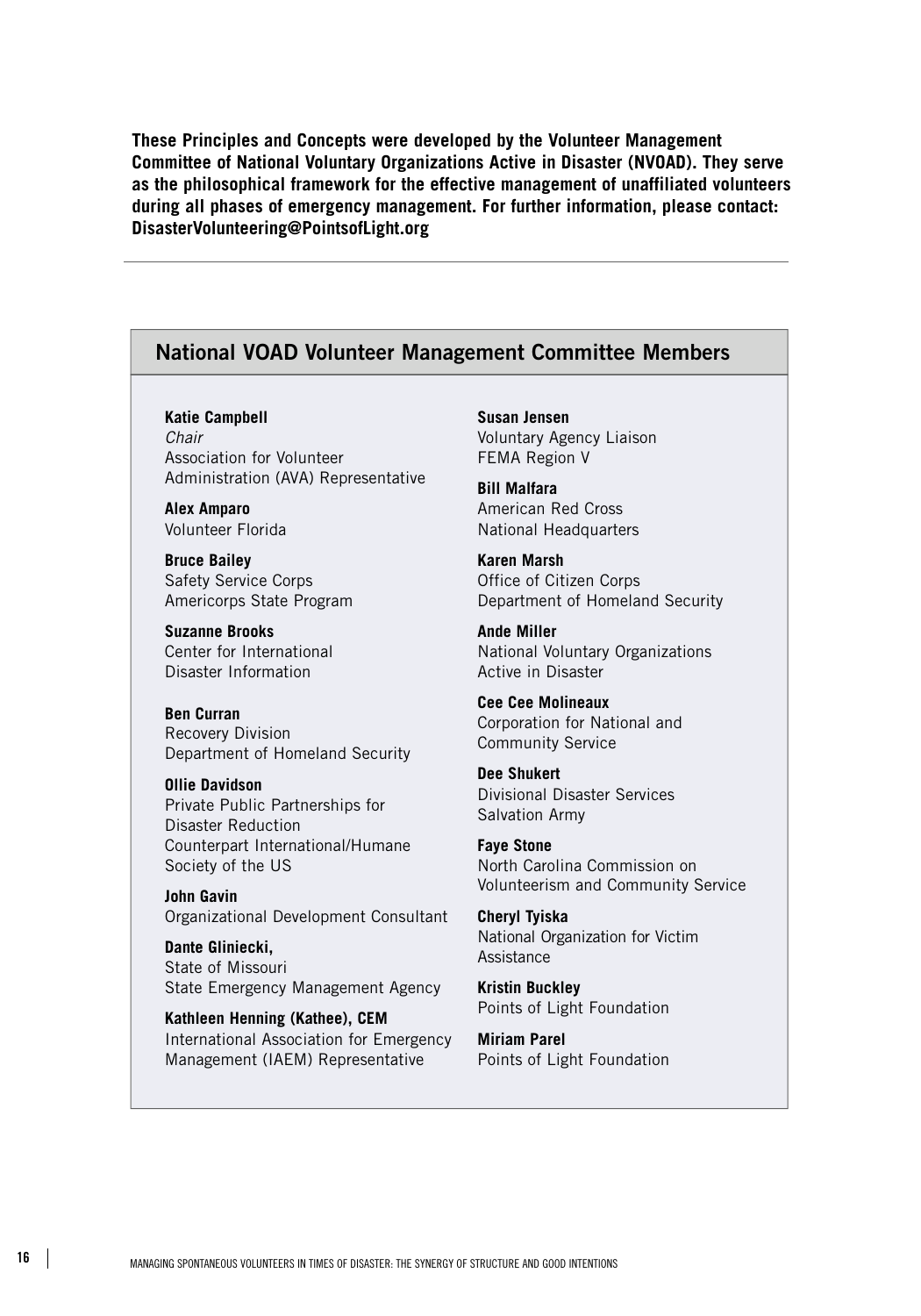# **Managing Spontaneous Volunteers in Times of Disaster: The Synergy of Structure and Good Intentions**

## **>> Glossary**

- CERT: Community Emergency Response Teams
- CNCS: Corporation for National Community Service
- COAD: Community Organizations Active in Disaster
- EOC: Emergency Operations Center
- FEMA: Federal Emergency Management Agency
- ICS: Incident Command System
- NEG: National Emergency Grants
- NVOAD: National Voluntary Organizations Active in Disaster
- RSVP: Retired Senior Volunteer Program
- VCT: Volunteer Coordination Team
- VOAD: Voluntary Organizations Active in Disaster
- VRC: Volunteer Reception Center